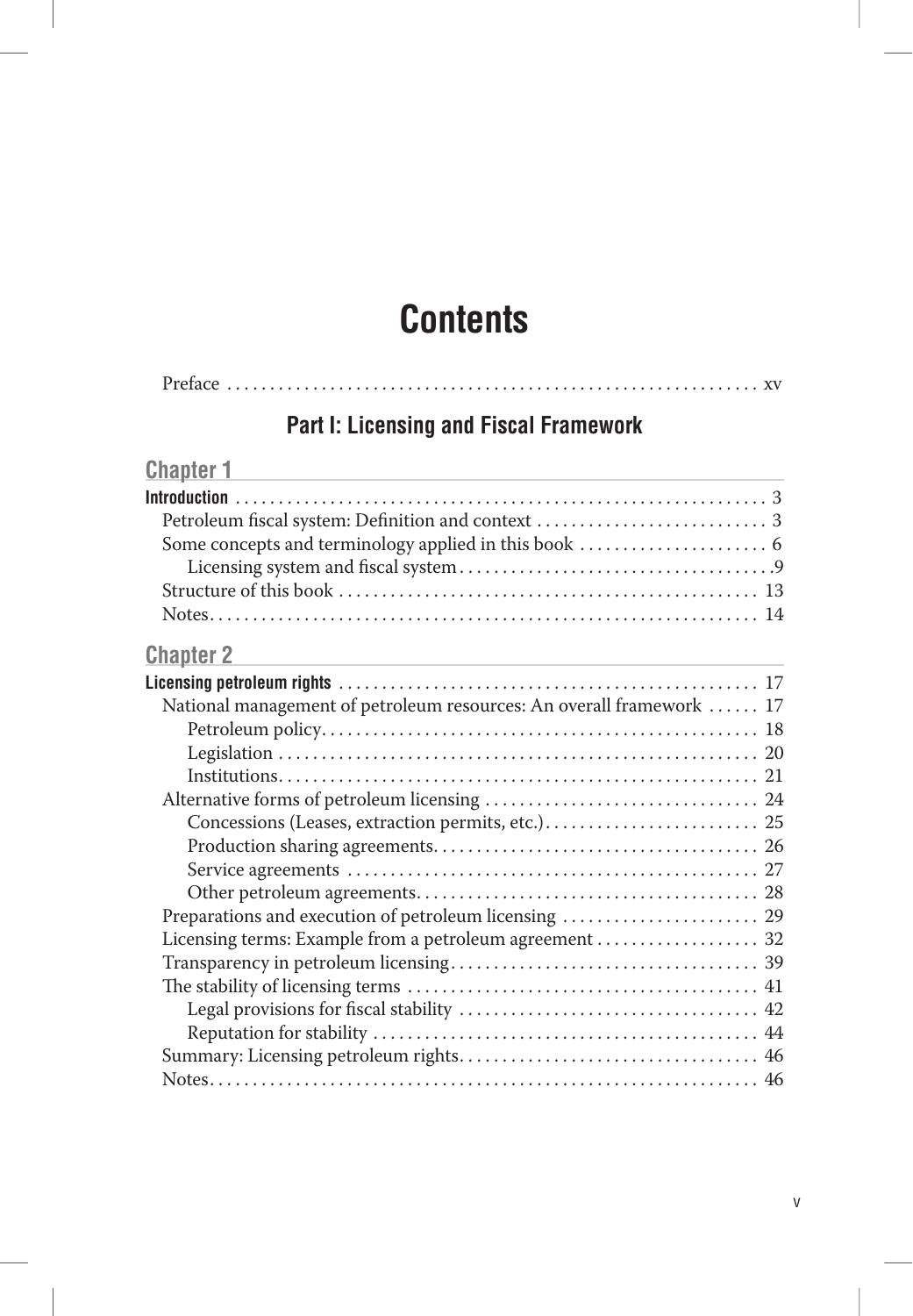## **Part II: The Fiscal Instruments**

| <b>Chapter 3</b>                                                  |  |
|-------------------------------------------------------------------|--|
|                                                                   |  |
|                                                                   |  |
|                                                                   |  |
|                                                                   |  |
|                                                                   |  |
|                                                                   |  |
|                                                                   |  |
|                                                                   |  |
|                                                                   |  |
|                                                                   |  |
|                                                                   |  |
|                                                                   |  |
| Alberta: Legislated royalty with progressive elements 62          |  |
|                                                                   |  |
|                                                                   |  |
|                                                                   |  |
|                                                                   |  |
|                                                                   |  |
|                                                                   |  |
|                                                                   |  |
|                                                                   |  |
|                                                                   |  |
| <b>Chapter 4</b>                                                  |  |
|                                                                   |  |
|                                                                   |  |
|                                                                   |  |
|                                                                   |  |
| Joint or separate cost recovery among contractor partners 75      |  |
|                                                                   |  |
|                                                                   |  |
|                                                                   |  |
|                                                                   |  |
| Production sharing based on Daily Rate of Production (DROP)  81   |  |
| Production sharing based on cumulative production 81              |  |
|                                                                   |  |
| Production sharing based on Rate of Return (ROR)  85              |  |
| Production sharing based on combination of several parameters  88 |  |
|                                                                   |  |
|                                                                   |  |

Calculation of cost recovery and profit oil . . . . . . . . . . . . . . . . . . . . . . . . . . . . 90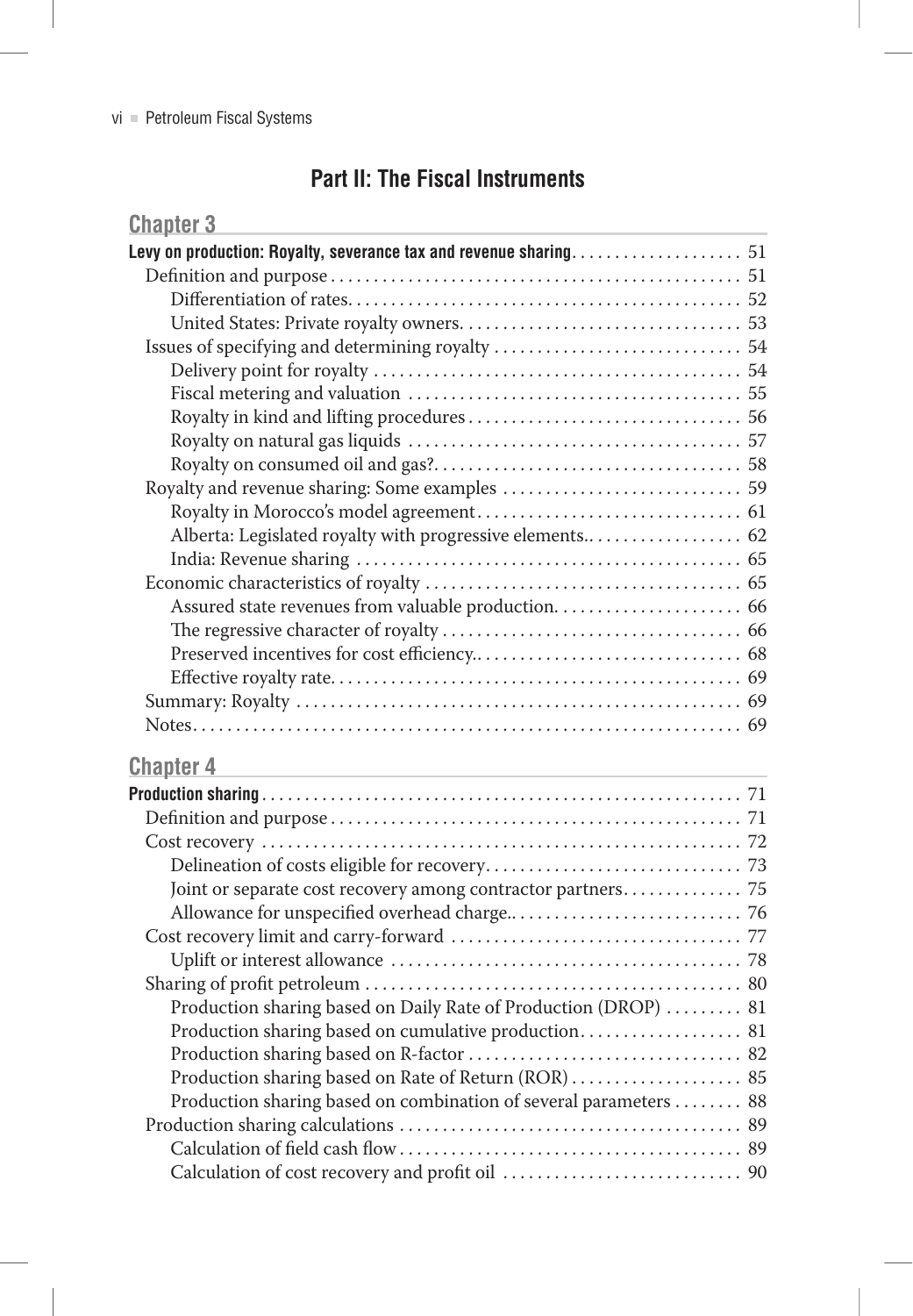| Issues of specifying and determining production shares  107                                                                                                                                                                                               |  |
|-----------------------------------------------------------------------------------------------------------------------------------------------------------------------------------------------------------------------------------------------------------|--|
| Timing of production sharing calculations 107<br>Ring fencing and allocation costs between company activities  109                                                                                                                                        |  |
| Economic characteristics of production sharing  110<br>Production sharing can reward resource firms for investments and risk. 110<br>Production sharing is usually progressive  111<br>Production sharing is likely to be the largest source of petroleum |  |
| Production sharing weakens firms' motivations to keep costs down  112<br>With ROR or R-factor, wasteful CAPEX may hurt the state without                                                                                                                  |  |
| <b>Chapter 5</b>                                                                                                                                                                                                                                          |  |
| <u> 1980 - Johann John Stein, marwolaeth a bhann an t-Amhainn an t-Amhainn an t-Amhainn an t-Amhainn an t-Amhain</u>                                                                                                                                      |  |
|                                                                                                                                                                                                                                                           |  |
|                                                                                                                                                                                                                                                           |  |
|                                                                                                                                                                                                                                                           |  |
| Economic characteristic of remuneration for service 131                                                                                                                                                                                                   |  |
|                                                                                                                                                                                                                                                           |  |
|                                                                                                                                                                                                                                                           |  |
| <b>Chapter 6</b>                                                                                                                                                                                                                                          |  |
|                                                                                                                                                                                                                                                           |  |
|                                                                                                                                                                                                                                                           |  |
|                                                                                                                                                                                                                                                           |  |
|                                                                                                                                                                                                                                                           |  |
|                                                                                                                                                                                                                                                           |  |
|                                                                                                                                                                                                                                                           |  |
|                                                                                                                                                                                                                                                           |  |
| Issues of determining bonuses, lease sales and area fees  143                                                                                                                                                                                             |  |
|                                                                                                                                                                                                                                                           |  |
| A significant but not predominant source of value for resource states 144                                                                                                                                                                                 |  |
| Fixed-amount bonuses and fees are strongly regressive 145                                                                                                                                                                                                 |  |
|                                                                                                                                                                                                                                                           |  |
| Mostly neutral as influence on decisions after licensing  146                                                                                                                                                                                             |  |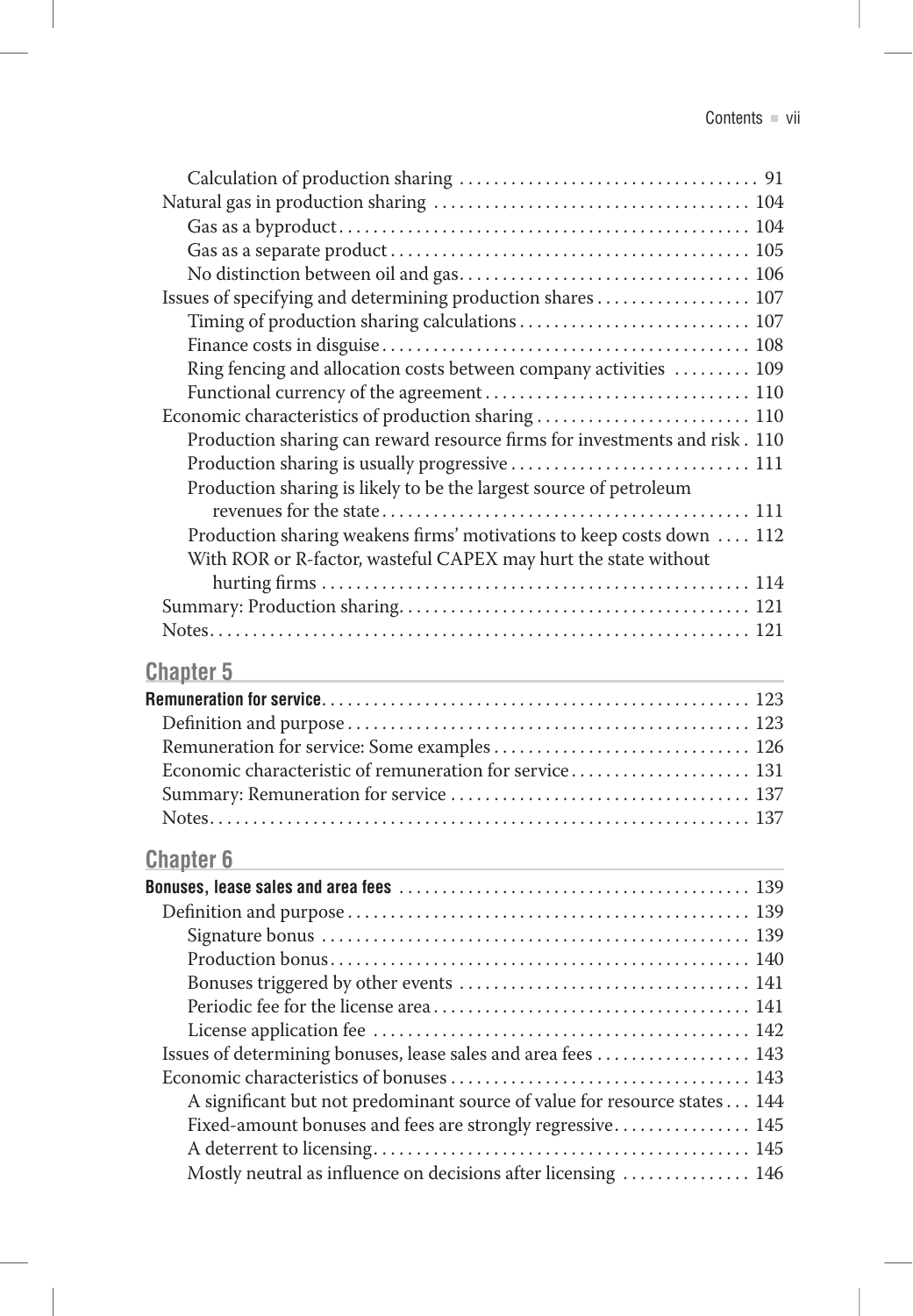| Production bonus: A poor substitute for royalty  146 |  |
|------------------------------------------------------|--|
|                                                      |  |
|                                                      |  |

| <b>Chapter 7</b>                                                                                                                   |  |
|------------------------------------------------------------------------------------------------------------------------------------|--|
|                                                                                                                                    |  |
| Definition and purpose of privileged state participation  149                                                                      |  |
| Purposes of privileged state participation 149                                                                                     |  |
| Privileged participation for non-state, indigenous firms  152                                                                      |  |
| Privileged state participation: Some examples 153                                                                                  |  |
| State participation in Norway's petroleum sector  153                                                                              |  |
| Separation of state and NOC interest in Norway  155                                                                                |  |
| Angola: Sonangol as a partner in petroleum PSAs  156                                                                               |  |
| Uganda: Opt-in as an alternative to carried exploration  157                                                                       |  |
| Economic characteristics of privileged state participation  158                                                                    |  |
| Similarities and trade-off with production sharing or profit-based tax 158                                                         |  |
| State participation can be a large source of state revenue  159                                                                    |  |
| Government take and investment return: A question of perspective  159                                                              |  |
|                                                                                                                                    |  |
|                                                                                                                                    |  |
|                                                                                                                                    |  |
|                                                                                                                                    |  |
| <b>Chapter 8</b>                                                                                                                   |  |
| Tax on corporate income and distributed profits $\ldots \ldots \ldots \ldots \ldots \ldots \ldots \ldots \ldots \ldots \ldots 163$ |  |
|                                                                                                                                    |  |
|                                                                                                                                    |  |
|                                                                                                                                    |  |
| Resource rent vs. "normal" business profitability as tax object. 167                                                               |  |
| Relationship between tax accounting and financial reporting  167                                                                   |  |
| Issues of specifying and determining corporate income tax for petroleum                                                            |  |

|  | Corporate income tax on petroleum operations: Two examples 174 |  |  |  |  |
|--|----------------------------------------------------------------|--|--|--|--|
|  | United States: Income taxation of petroleum extraction 174     |  |  |  |  |
|  | Tanzania: Income taxation of petroleum extraction 178          |  |  |  |  |
|  | Economic characteristics of corporate income tax on petroleum  |  |  |  |  |
|  |                                                                |  |  |  |  |
|  |                                                                |  |  |  |  |
|  |                                                                |  |  |  |  |
|  | Mostly maintaining costs saving incentive  182                 |  |  |  |  |
|  |                                                                |  |  |  |  |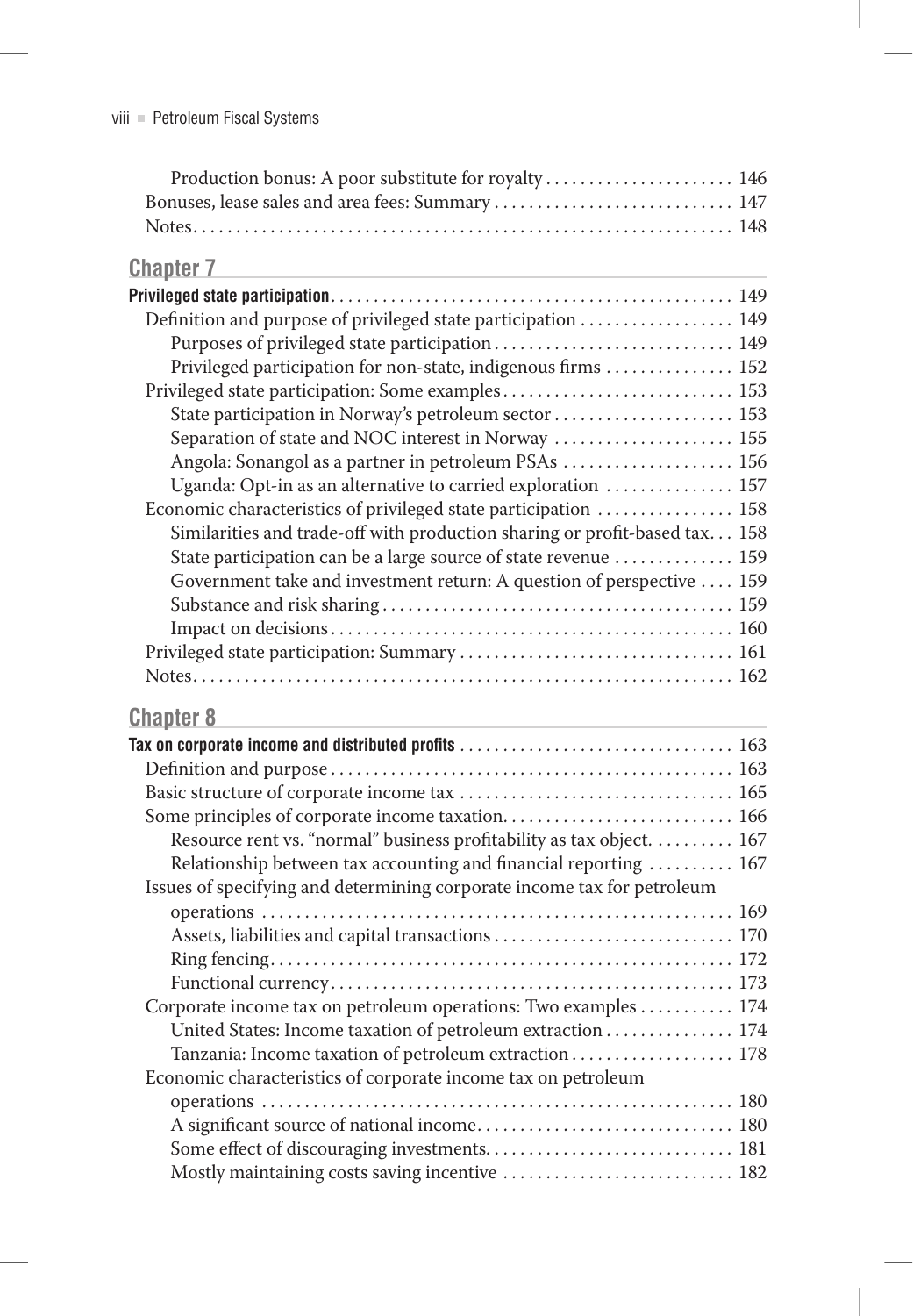| <b>Chapter 9</b>                                                                              |  |
|-----------------------------------------------------------------------------------------------|--|
| and the control of the control of the control of the control of the control of the control of |  |
|                                                                                               |  |
|                                                                                               |  |
|                                                                                               |  |
|                                                                                               |  |
|                                                                                               |  |
| Issues of specifying and determining petroleum resource tax  191                              |  |
| Issues from the review of Australia's Petroleum Resource Rent Tax  192                        |  |
| Economic characteristics of petroleum resource tax  197                                       |  |
|                                                                                               |  |
|                                                                                               |  |
| <u>Chapter 10</u>                                                                             |  |
|                                                                                               |  |
|                                                                                               |  |
|                                                                                               |  |
| The role of import duties in international trade 208                                          |  |
| Import procedures affecting petroleum operations  209                                         |  |
| Consumption taxes: Excise duty and value added tax  211                                       |  |
| International significance of consumption taxes  211                                          |  |
|                                                                                               |  |
|                                                                                               |  |
|                                                                                               |  |
|                                                                                               |  |
|                                                                                               |  |
| The wider issues of legislated employer-employee relations  217                               |  |
| Expatriate employees vis-à-vis national taxes and labor legislation  219                      |  |
| Taxes and tradeable allowances related to externalities 220                                   |  |
| Economic characteristics of taxes related to inputs and externalities 222                     |  |
| Taxes on costs are strongly regressive in respect of profits  222                             |  |
| Main justification for taxes on inputs: Consistency  222                                      |  |
| Taxes on inputs and externalities are usually recoverable costs  222                          |  |
| Include in cost assumptions for decision-oriented economic analysis 223                       |  |
| Taxes related to inputs and externalities: Summary  223                                       |  |
|                                                                                               |  |
| <u>Chapter 11</u><br>the control of the control of the                                        |  |
|                                                                                               |  |
|                                                                                               |  |
|                                                                                               |  |
|                                                                                               |  |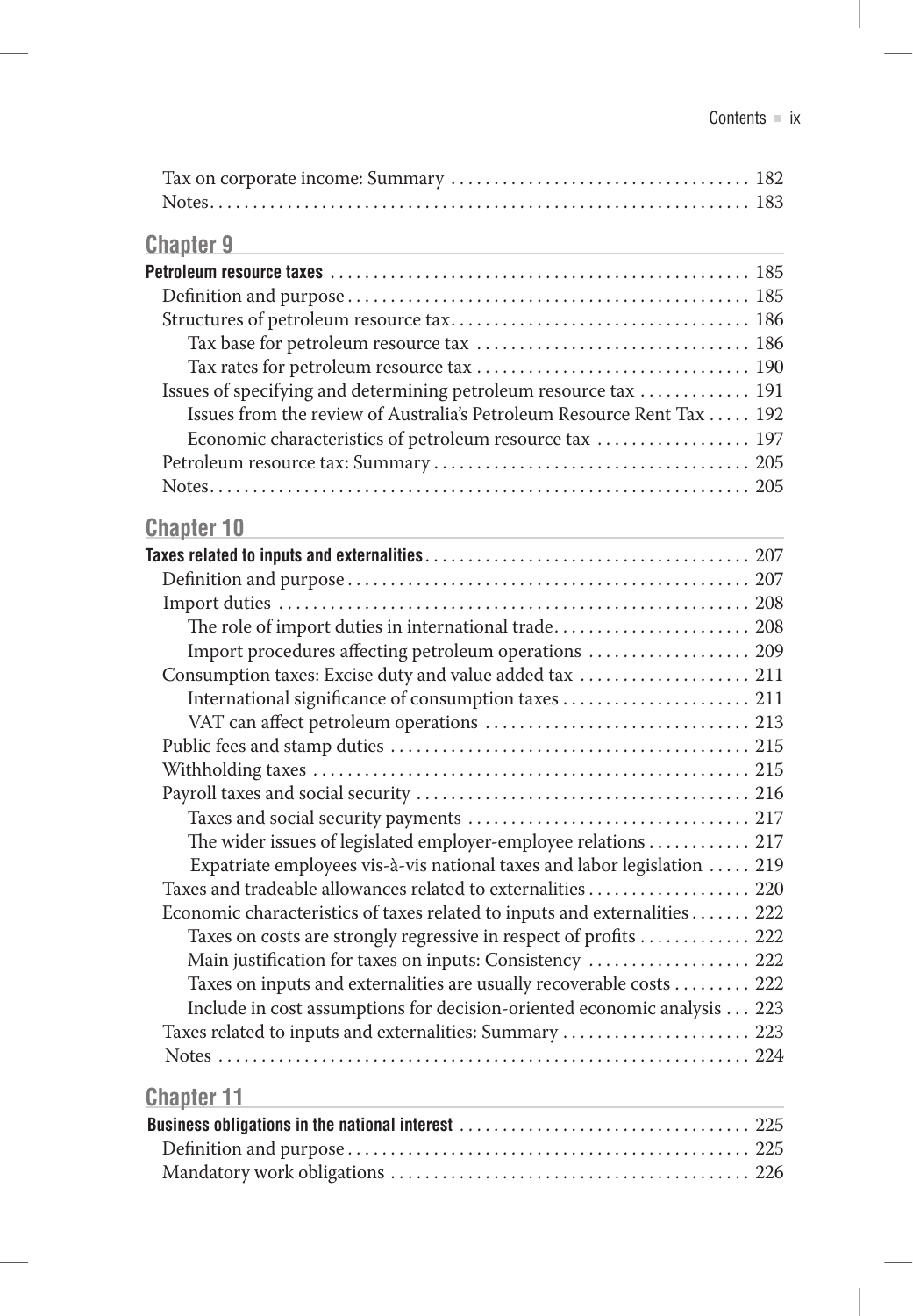| The economic weight of obligations in the exploration phase  229          |
|---------------------------------------------------------------------------|
|                                                                           |
| National policies and strategies for local content  230                   |
|                                                                           |
| Local content obligations by agreement: Preferences to local personnel    |
|                                                                           |
|                                                                           |
|                                                                           |
| Below-market supply obligation for crude oil  238                         |
| Supply obligation for crude oil at market consistent pricing 241          |
|                                                                           |
|                                                                           |
| Obligations in petroleum agreements to pay for social undertakings,       |
|                                                                           |
| Obligations in petroleum agreements for contractor to carry out           |
|                                                                           |
| Iraq: Compensated supplementary work under service agreements 247         |
|                                                                           |
| Economic properties of business obligations in the national interest  249 |
| Business obligations in the national interest: Summary 250                |
|                                                                           |

## **Part III: Application**

| <b>Chapter 12</b>                                                     |
|-----------------------------------------------------------------------|
|                                                                       |
| Accounting procedures under a Production Sharing Agreement (PSA)  255 |
|                                                                       |
|                                                                       |
|                                                                       |
| When does a contract expense become recoverable? 258                  |
| Valuation of recoverable costs and of petroleum sold  260             |
| Tax accounting regulations for taxes on profit 260                    |
| Norway's legislation and regulations for petroleum taxation  261      |
| The Petroleum Tax Act: Delineation and valuation for tax  261         |
| Regulations under the Petroleum Tax Act 263                           |
| Regulations under other acts with fiscal implications  264            |
|                                                                       |
|                                                                       |
|                                                                       |
|                                                                       |
|                                                                       |
|                                                                       |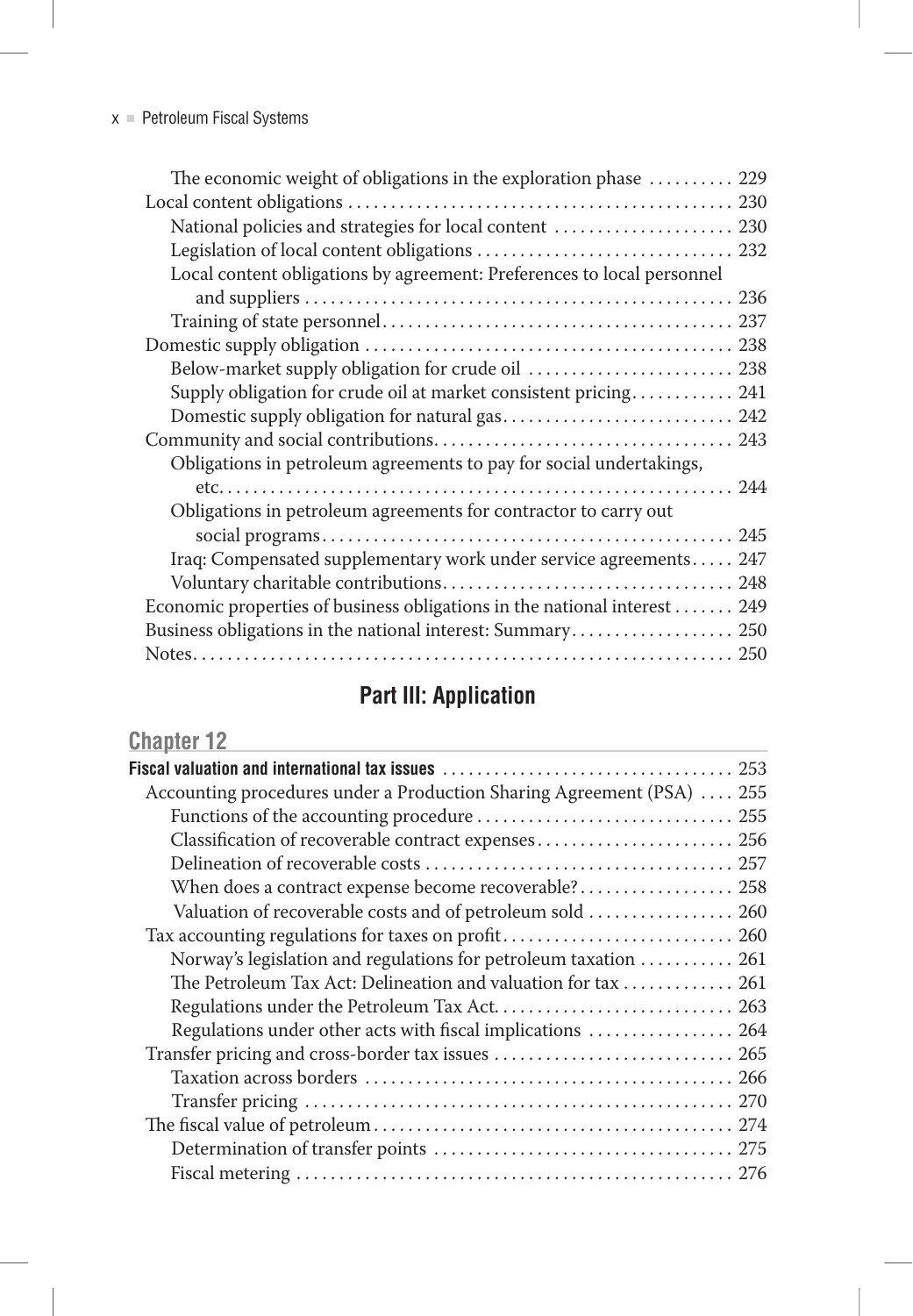| Use of non-physical trading instruments: Hedging and speculation                                                                                                                                                               |  |
|--------------------------------------------------------------------------------------------------------------------------------------------------------------------------------------------------------------------------------|--|
|                                                                                                                                                                                                                                |  |
| Transfer pricing of petroleum costs: Use of licensee's assets  289                                                                                                                                                             |  |
| Fiscal administration for the petroleum sector  294                                                                                                                                                                            |  |
| Transparency and effectiveness in fiscal administration  294                                                                                                                                                                   |  |
| Administrative implications for fiscal design  295                                                                                                                                                                             |  |
| Fiscal valuation and international tax issues: Summary 297                                                                                                                                                                     |  |
|                                                                                                                                                                                                                                |  |
| <u>Chapter 13</u>                                                                                                                                                                                                              |  |
|                                                                                                                                                                                                                                |  |
| Petroleum exploration economics: Managing risk  302                                                                                                                                                                            |  |
| Petroleum development economics: Some features  304                                                                                                                                                                            |  |
| Unit of analysis: Well, field, license or larger area  305                                                                                                                                                                     |  |
|                                                                                                                                                                                                                                |  |
|                                                                                                                                                                                                                                |  |
|                                                                                                                                                                                                                                |  |
|                                                                                                                                                                                                                                |  |
|                                                                                                                                                                                                                                |  |
|                                                                                                                                                                                                                                |  |
|                                                                                                                                                                                                                                |  |
|                                                                                                                                                                                                                                |  |
| Reservoir management and oil depletion strategy 320                                                                                                                                                                            |  |
|                                                                                                                                                                                                                                |  |
|                                                                                                                                                                                                                                |  |
|                                                                                                                                                                                                                                |  |
|                                                                                                                                                                                                                                |  |
|                                                                                                                                                                                                                                |  |
| Lease or ownership of production facilities  325                                                                                                                                                                               |  |
|                                                                                                                                                                                                                                |  |
|                                                                                                                                                                                                                                |  |
|                                                                                                                                                                                                                                |  |
|                                                                                                                                                                                                                                |  |
| Issues in exploration and development: Summary  335                                                                                                                                                                            |  |
|                                                                                                                                                                                                                                |  |
| <b>Chapter 14</b>                                                                                                                                                                                                              |  |
|                                                                                                                                                                                                                                |  |
| Fiscal modeling: Introduction and the contract of the contract of the contract of the contract of the contract of the contract of the contract of the contract of the contract of the contract of the contract of the contract |  |

| Fiscal component of enterprise financial projections 340 |  |
|----------------------------------------------------------|--|
|                                                          |  |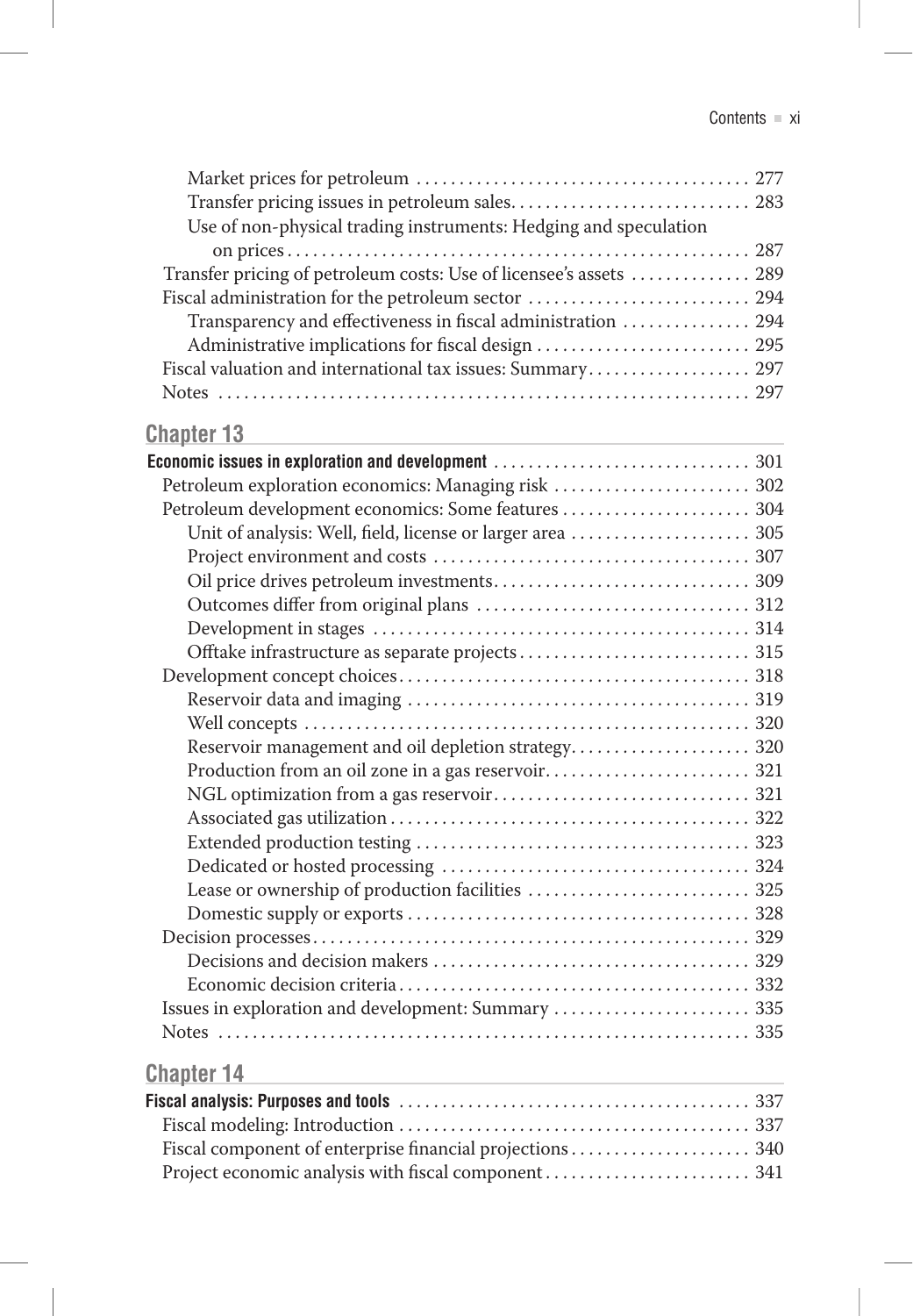## **Chapter 15 Chapter 15 Chapter 15 Chapter 16 Chapter 16 Chapter 16 Chapter 16 Chapter 16 Chapter 16 Chapter 16 Chapter 16 Chapter 16 Chapter 16 Chapter 16 Chapter 16 Chapter 16 Chapter 16**

| Fiscal neutrality: Exploration and development decisions 393             |  |
|--------------------------------------------------------------------------|--|
| Fiscal neutrality: Alternative and incremental development decisions 403 |  |
|                                                                          |  |
| Fiscal analysis; some parameters and calculations: Summary 412           |  |
|                                                                          |  |

## **Chapter 16 Chapter 16 Chapter 16 Chapter 16 Chapter 16 Chapter 16 Chapter 16 Chapter 16 Chapter 16 Chapter 16 Chapter 16 Chapter 16 Chapter 16 Chapter 16 Chapter 16 Chapter 16 Chapter 16**

| The need for petroleum fiscal systems to be different  416     |
|----------------------------------------------------------------|
| Differences in geological and geographical conditions 416      |
|                                                                |
|                                                                |
|                                                                |
|                                                                |
| Assessment of external and natural conditions (Step 1) 424     |
| Assessment and preparation of internal conditions (Step 2) 426 |
|                                                                |
| Goals for the petroleum fiscal system (Step 4)  429            |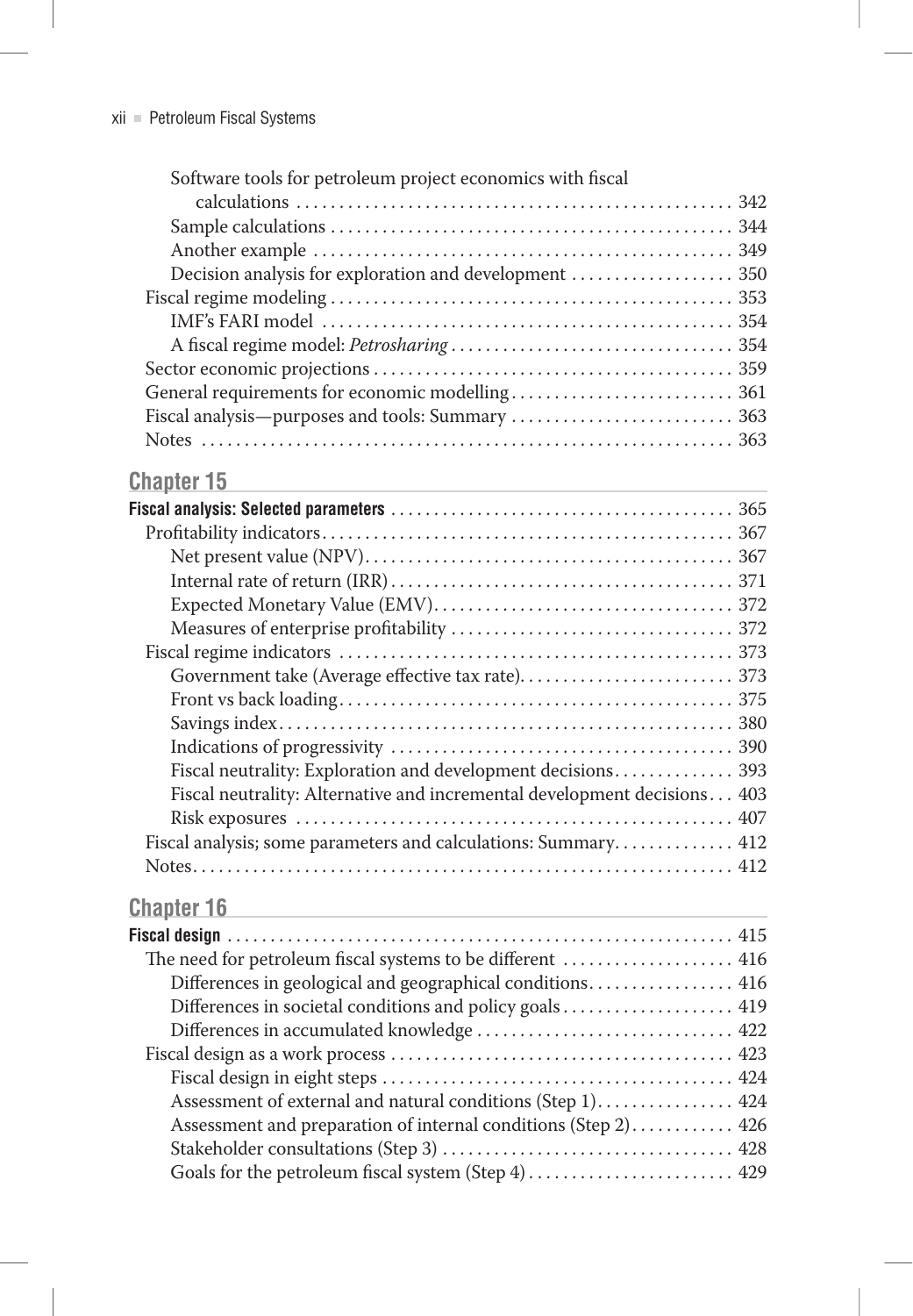| Functional goals proposed for petroleum fiscal systems  430        |
|--------------------------------------------------------------------|
|                                                                    |
| Qualitative analysis and tentative selection of fiscal instruments |
|                                                                    |
| Quantitative analysis with fiscal modelling (Step 6)  448          |
|                                                                    |
|                                                                    |
|                                                                    |
|                                                                    |
|                                                                    |
|                                                                    |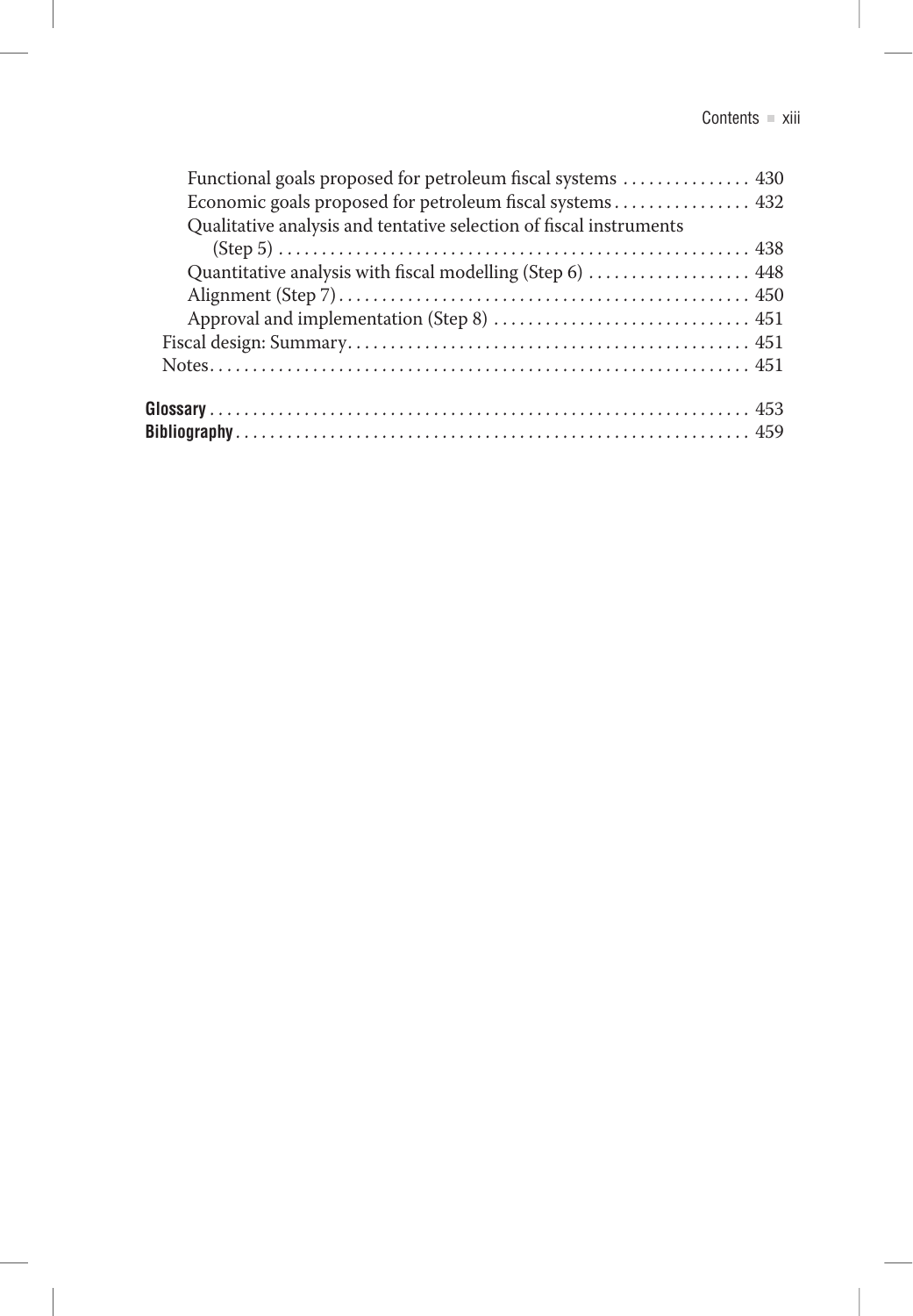There is a need for exploration work obligations to be based on informed assessments of prospectivity, economic potential and the national strategy for building knowledge on petroleum resources . Excessive work obligations are costly; in particular, an obligation to drill a well with a negative outcome nearly assured is a significant waste of money. The cost is carried by the licensee, but government cannot expect to fully escape the economic consequence of such imposed waste, as other prospective licensees will observe what is happening and be influenced in their assessment of the country as an attractive exploration venue . Depending on the fiscal system, there may also be more direct fiscal consequences of unsuccessful exploration, in the form of tax deductions.

# **Local content obligations**

Countries that have petroleum resources usually harbor ambitions for their own workforce and businesses to participate in the petroleum sector as employees and suppliers, and to acquire the relevant technologies and capabilities . It is seen as a way of increasing and widening the benefits that a country can have from petroleum, building industrial capacity, creating job opportunities and generally stimulating economic and social growth. Such ambitions are often expressed as part of petroleum policy, in some countries also in a separate policy document addressing the issue of national engagement in the sector . The issue is often labelled as "local content" or "national content"

## **National policies and strategies for local content**

Trinidad and Tobago (2004) and Ghana (2010) are examples of countries having issued policies for local content as formal documents . National policies are followed up by legislation, contract provisions and programs designed to increase the participation of nationals in the sector. This inevitably entails obligations and expectations of resource firms .

While the general idea of engaging personnel and businesses of the host nation in petroleum sector work has gained wide acceptance, there are different views of what local content really means and how it should be promoted. It is sometimes linked to the nationality of firms contracted as suppliers to petroleum operations . The problem with this became evident as the author visited the office of an international oil company in a low-income African nation . In the parking lot were five new, large sports utility vehicles of American brand. They had certainly not been manufactured in that country. The company representative nevertheless touted the vehicles as part of "local content," because the company had bought them through a local dealer. Excessive focus on the nationality of involved firms can create misleading impressions and wasted opportunities for valuable and substantial local content advances . The nationality of firms is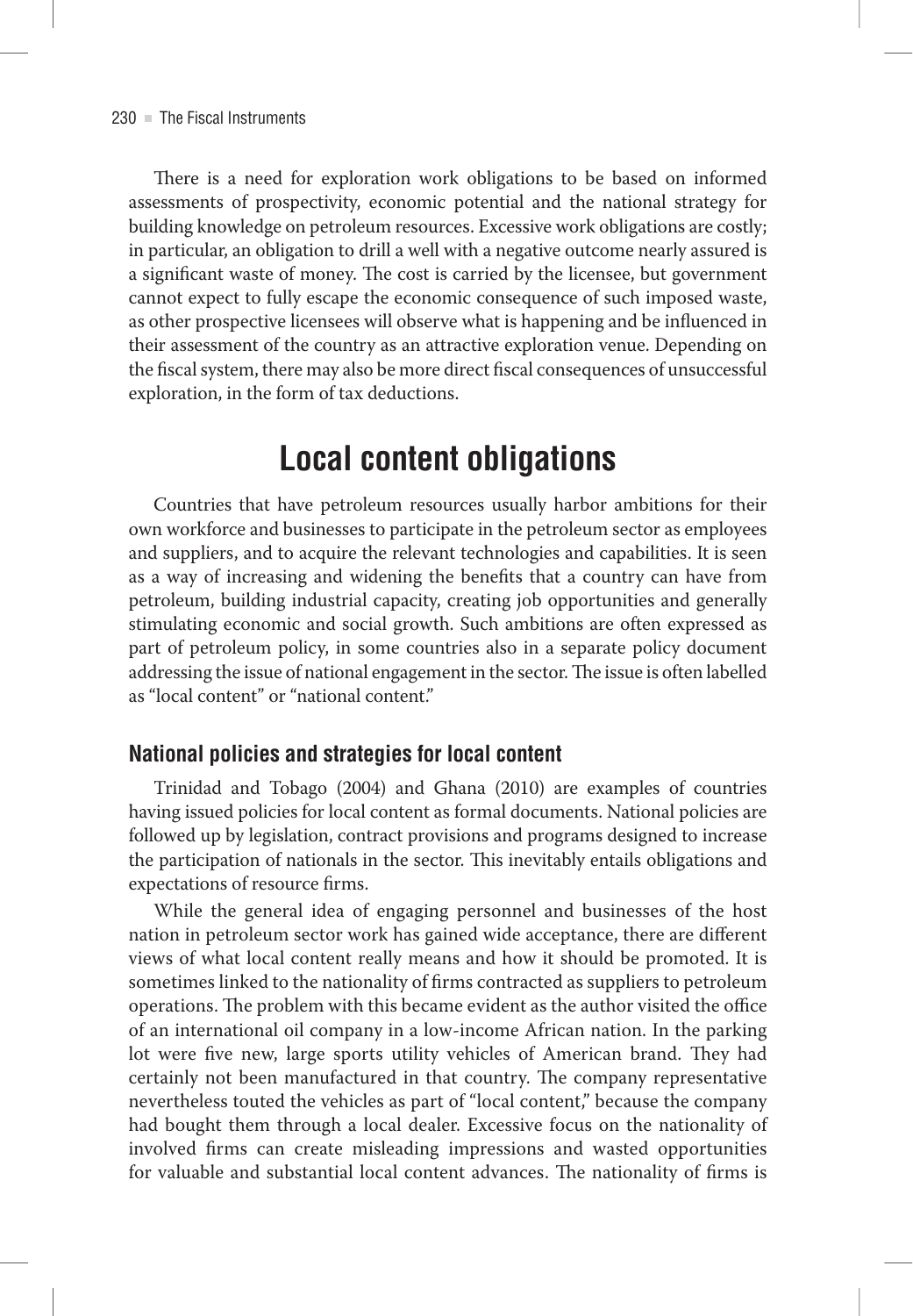anyway an elusive issue in the age of global businesses and international capital movements.

Farouk Al-Kasim has proposed the following definition: *Local Content is income received by locals in return for their contribution to petroleum operations.*<sup>1</sup> The focus here is on value creation, not contracts. It implies that when an international supplier firm to the petroleum industry establishes a base in a host country and employs local personnel to serve petroleum operations from there, then the work by those local personnel is also local content. It would not have been if the definition of local content were based on the nationality of the supplier firm. Al-Kasim's definition of local content can be linked to national accounting and the computation of gross national income (GNI): The portion of expenditures on petroleum operations that become part of the host nation's GNI is local content. It comprises all income earned by nationals from their contribution of labor, land and capital to petroleum operations.

The issue of local activities by international firms is important due to the globalized nature of much of the petroleum sector supplier industries. The likes of Halliburton, Schlumberger, the large drilling contractors and geophysical companies have built competencies and capital assets that can be effectively deployed on a global scope of business, not limited to certain nations . The forefronts of technological and operational standards are held by firms that operate globally, and they are not inclined to give up their most valuable resources . Insistence that firms supplying the petroleum sector should be locally owned risks shutting the nation's petroleum sector off from state-of-the-art technologies and standards, which can have adverse implications for operational effectiveness and safety. Arrangements of required joint ventures between local and international firms are sometimes imposed to promote local content, but given the fundamental interest of international, high-competence supplier firms, such joint ventures risk becoming artefacts where form prevails over substance . In spite of all this, there is scope for local content even in segments of the supplier industries that are dominated by international firms . It can be achieved by encouraging the international firms to establish a substantial presence in the country, employing and training locals, buying from local firms, with or without a local joint venture partner.

Governments use a variety of strategies to promote local content. The most constructive and least intrusive strategies, from resource firms' perspective, entail building capacity in the economy for contributing to petroleum sector work. This includes educational and vocational training programs designed to meet the needs for qualified personnel in the sector, infrastructure, industrial zones suited to activities serving the petroleum sector, enhancing "ease of doing business" qualities and generally enhancing the country as a competitive business location.<sup>2</sup> Such strategies, if successful, should cause more activities in support of petroleum operations to be carried out in the country and by nationals .

A national oil company can have a role in local content strategy . It can be instructed (and may be inclined anyway) to hire locals and engage with local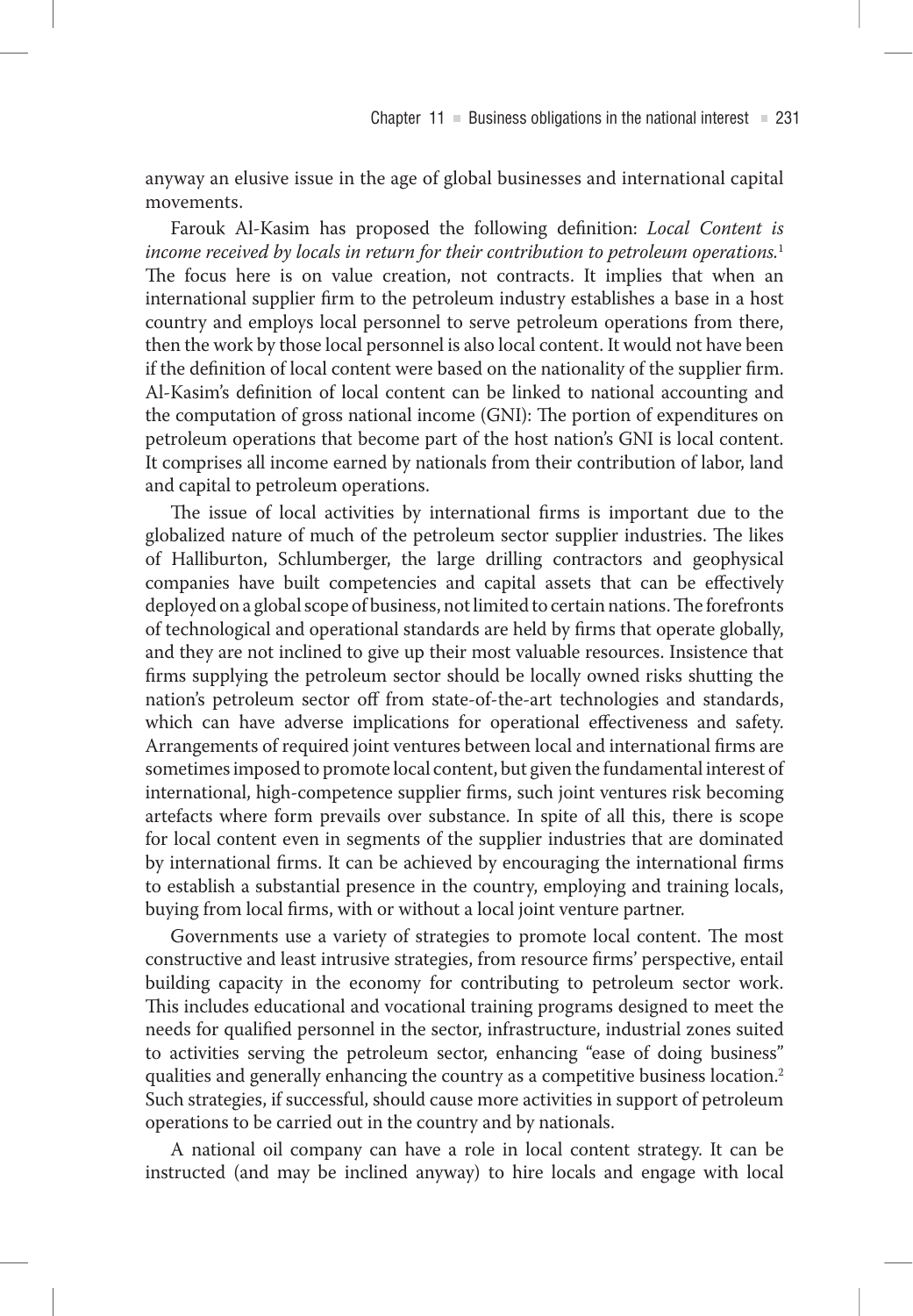suppliers, possibly in long-term programs for developing local suppliers' capabilities . This may to some extent also apply to non-state indigenous companies .

Other strategies for local content entail obligations on resource firms, including those coming from outside the country . Such obligations may be stated in legislation or in petroleum agreements . The obligations generally concern three aims:

- Larger role for nationals as employees of the resource firms;
- Capacity building with national authorities and national oil company;
- Increased procurement of locally made goods and services .

The obligations can be hard or soft, i.e., setting quantified requirements or taking a more procedural and qualitative approach. This may have an impact on how authorities and firms interact on local content issues . The interaction can be mainly co-operative, with emphasis on seeking workable solutions together, or more adversarial with emphasis on quantified obligations, monitoring and possibly sanctions . In addition to obligations directly addressing the aims listed in the bullet points above, there may be procedural obligations, such as requirements for firms to submit plans for local content for approval by authorities .

### **Legislation of local content obligations**

Brazil, Nigeria and Ghana are examples of countries that have legislated strict and specific requirements for local content. The Nigerian Oil and Gas Industry Content Development Act from 2010 defines Nigerian Content as the quantum of composite value added to or created in the Nigerian economy—not very different from Al-Kasim's definition referred to earlier. Prior to this legislation, Nigeria had, as a nation, largely failed to achieve significant national content despite having been an oil producer since the 1950s, with Nigerian content estimated at 2%-5% .

The Nigerian Act provides that companies in the industry shall employ only Nigerians in junior and intermediate positions, and not more than 5% non-Nigerians in managerial positions . It requires 1% of the value of all supplier contracts be paid into a Nigerian Content Development Fund, to be managed by a state board and used for programs to enhance Nigerian Content. The Act sets minimum required levels of Nigerian content for 277 different items of equipment and services used in petroleum operations, some of which are shown as examples in Table 11-1 . The text of the Act specifying the requirement is shown in Box 11-2 . It provides that the required levels of national content are applied from the commencement of the Act, but that the Minister might grant exemptions for up to 3 years from that time.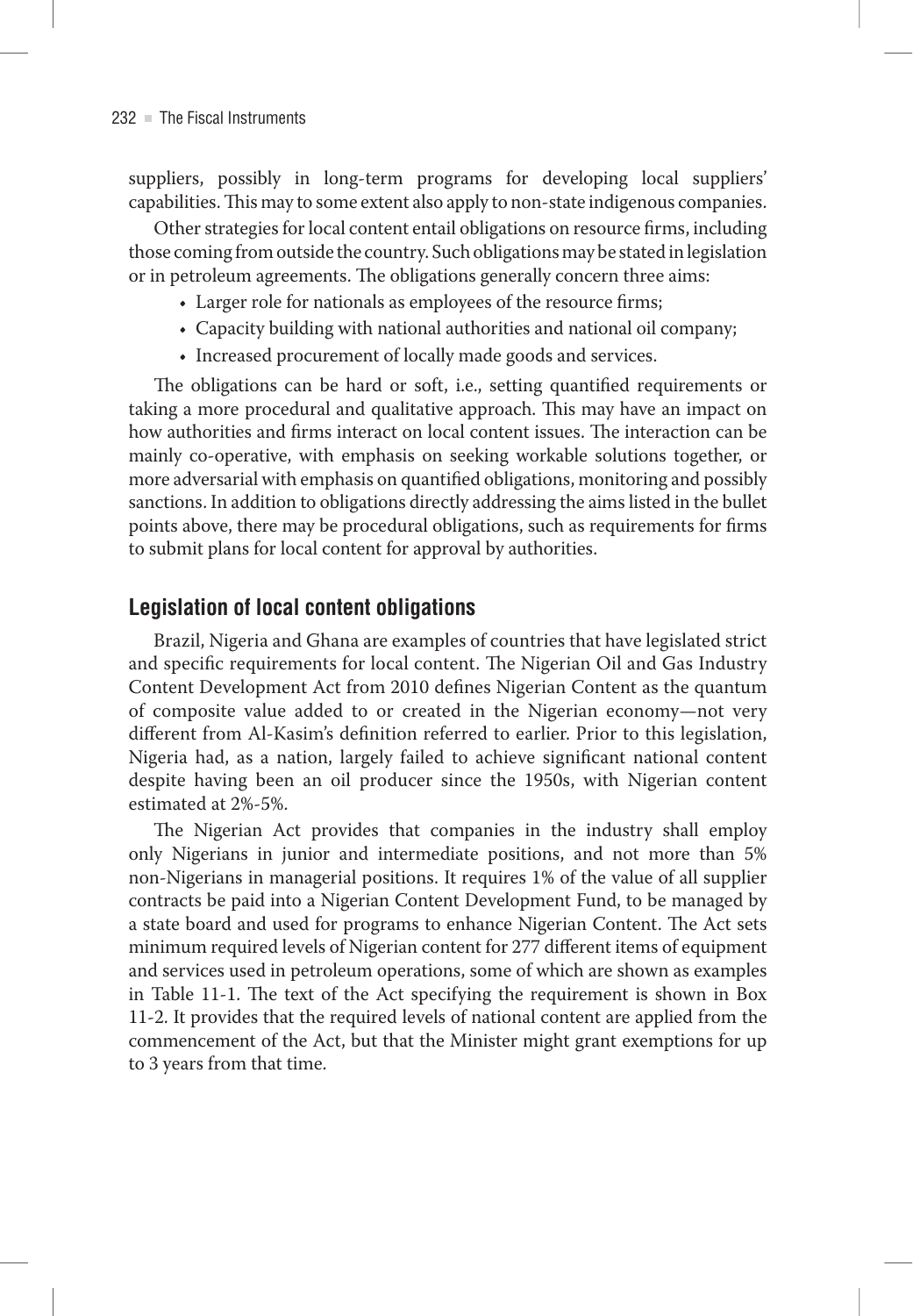## Box 11‑2 Minimum and specification of Nigerian content *Article 11 of the Nigerian Oil and Gas Industry Content Development Act, 2010*

- (1) As from the commencement of this Act, the minimum Nigerian content in any project to be executed in the Nigerian oil and gas industry shall be consistent with the level set in Schedule to this Act.
- (2) Where a project description is not specified in the Schedule to this Act, the Board shall set the minimum content level for that project or project item pending the inclusion of the minimum content level for that project or project item through an amendment of the Schedule to this Act by the National Assembly.
- (3) All operators, alliance partners and contractors shall comply with the minimum Schedule Nigerian content for particular project item, service or product specification set out in the schedule to this Act.
- (4) Notwithstanding the provisions of subsection (1) of this section, where there is Schedule inadequate capacity to any of the targets in the Schedule to this Act, the Minister may authorize the continued importation of the relevant items and such approval by the Minister shall not exceed 3 years from the commencement of this Act.

| <b>Table 11.1.</b> Required Nigerian Content, category of Well and Drilling services/Petroleum Technology. |
|------------------------------------------------------------------------------------------------------------|
| Extract from the Schedule to the Nigerian Oil and Gas Industry Content                                     |
| Development Act. 2010.                                                                                     |

| WELL AND DRILLING SERVICES/PETROLEUM TECHNOLOGY                                                 |               |
|-------------------------------------------------------------------------------------------------|---------------|
| Reservoir services                                                                              | 75% Spend     |
| Well completion services (permanent gauges and intelligent wells)                               | 80% Spend     |
| Wire line services (electric open holes, electric cased hole, slickline)                        | 45% Spend     |
| Logging White Drilling (LWP) services                                                           | 75% Man Hour  |
| Measurement While Drilling (MWD) (direction and inclination/ Gamma ray)                         | 90% Man Hour  |
| Production drilling service                                                                     | 85% Man Hour  |
| Performance Services (T and P)                                                                  | 90% Man Hour  |
| 2D Seismic data acquisition services                                                            | 85% length    |
| <b>Well Overhauling/Stimulation Services</b>                                                    | 80% Man Hour  |
| <b>Wellhead Services</b>                                                                        | 100% Man Hour |
| Directional Surveying Services                                                                  | 100% Man hour |
| <b>Cutting Injections/Cutting Disposal Services</b>                                             | 100% Man Hour |
| <b>Recutting Inspection Services</b>                                                            | 85% Man Hour  |
| Cased Hole logging Services (Gyro, Perforation, Ganges, Gyro, PLT,<br>Perforation, PLT, Ganges) | 90% Man Hour  |
| <b>Well Watch Services</b>                                                                      | 70% Man Hour  |
| <b>Cement service</b>                                                                           | 75% Man Hour  |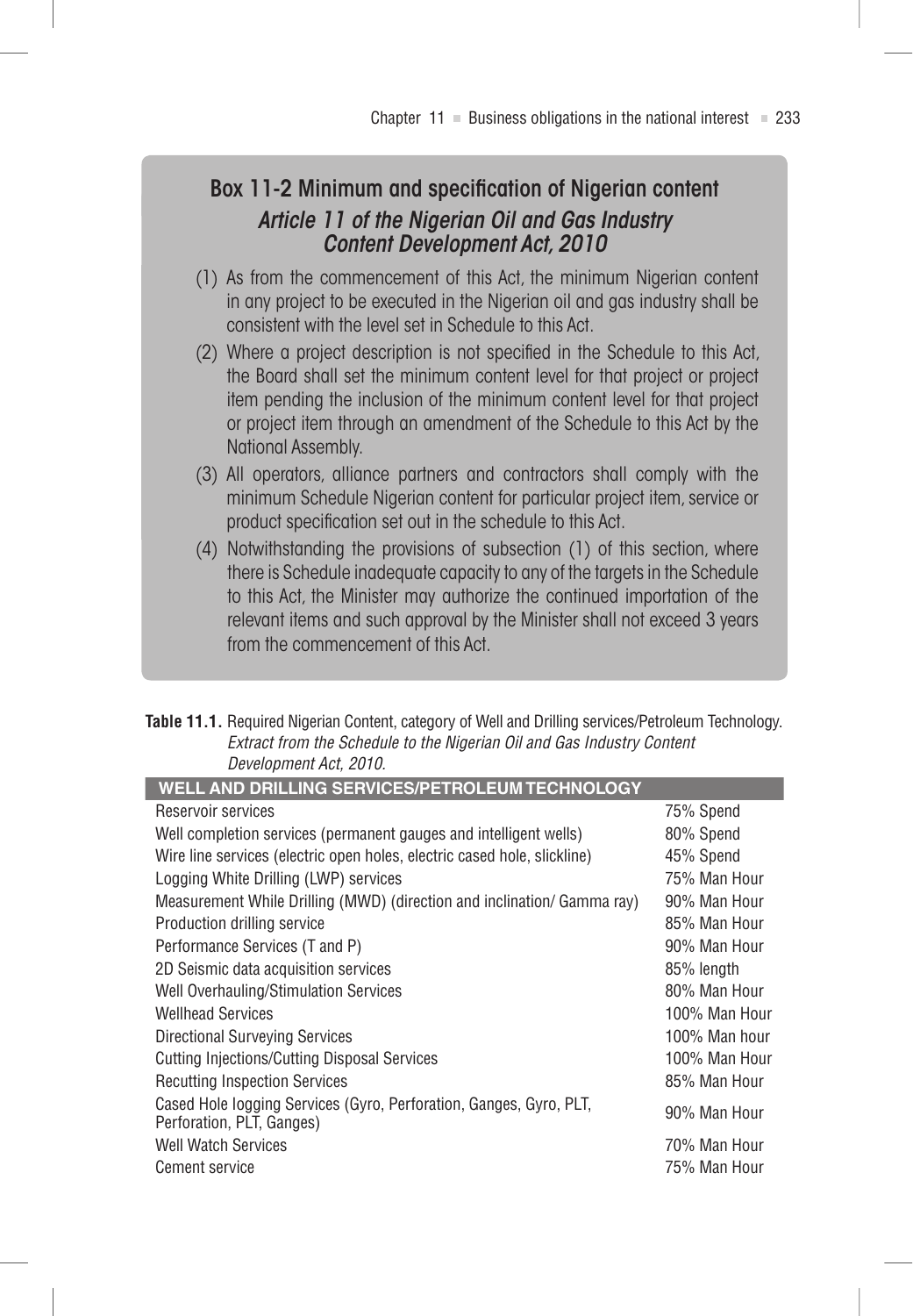#### **WELL AND DRILLING SERVICES/PETROLEUM TECHNOLOGY**

| <b>Coiled Tubing Services</b>                                                                             | 75% Man Hour            |
|-----------------------------------------------------------------------------------------------------------|-------------------------|
| <b>Pumping Services</b>                                                                                   | 95% Man Hour            |
| <b>Fluid/Bottom Hole Sampling Services</b>                                                                | 80% Man Hour            |
| OCXS Services (Cleaning, hardbanding, recutting, rethreading, storage)                                    | 95% Man Hour            |
| <b>Well Crisis Management Services</b>                                                                    | 90% Man Hour            |
| <b>Directional Drilling Services</b>                                                                      | 90% Man Hour            |
| <b>Other Drilling Services</b>                                                                            | 80% Man Hour            |
| <b>Petrophysical interpretation Services</b>                                                              | 75% Volume/<br>Man Hour |
| Extended Wall Test/Early Production Services including provision of<br>Floating or Jackup Production Unit | 50% Man Hour            |
| Provision of all Catering, Cleaning, Office and; Security Service at location/<br>Platform                | 80% Man Hour            |
| Rental of Drill Pipe                                                                                      | 75% Man Hour            |
| Electric Open Hole                                                                                        | 45% Man Hour            |
| Electric ceased Holes                                                                                     | 100% Man Hour           |
| Slickline                                                                                                 | 100% Man Hour           |
| Well head Safety panels                                                                                   | 100% Man Hour           |
| Chemical: Drilling, process, Maintenance                                                                  | 90% Man Hour            |

The three years for which the Minister could approve continued imports in excess of the percentages resulting from the Schedule of the Act was criticized at the time for being an unrealistically short period, because the country lacked the facilities required.<sup>3</sup> One might add that this kind of local content requirement, specified as percentages for 277 different items, represents a significant degree of political micro-management of the industry, is clearly protectionist and is at odds with the global nature of key segments of the supplier industries . Notwithstanding the criticisms that can be raised against it, the industry and authorities in Nigeria have somehow coped with the Act, and oil continues to be produced there. Two years after the introduction of the Act, the executive secretary of the Nigerian Content Development and Monitoring Board assessed the Nigerian content attained as being between 12% and 18%, higher than the 2%-5% before legislation of the Act, but much lower than the requirements set for most items in the Act  $(including those shown in Table 11.1).<sup>4</sup>$ 

Ghana has also set minimum local content for a large number of equipment and service items in its Petroleum (Local Content and Local Participation) Regulations, 2013 . Ghana's regulation has differentiated between the minimum portions of local content applicable from the start of each license or petroleum agreement and the higher portions applicable after 5 and 10 years . It allows the Minister to vary the percentages of minimum required local content.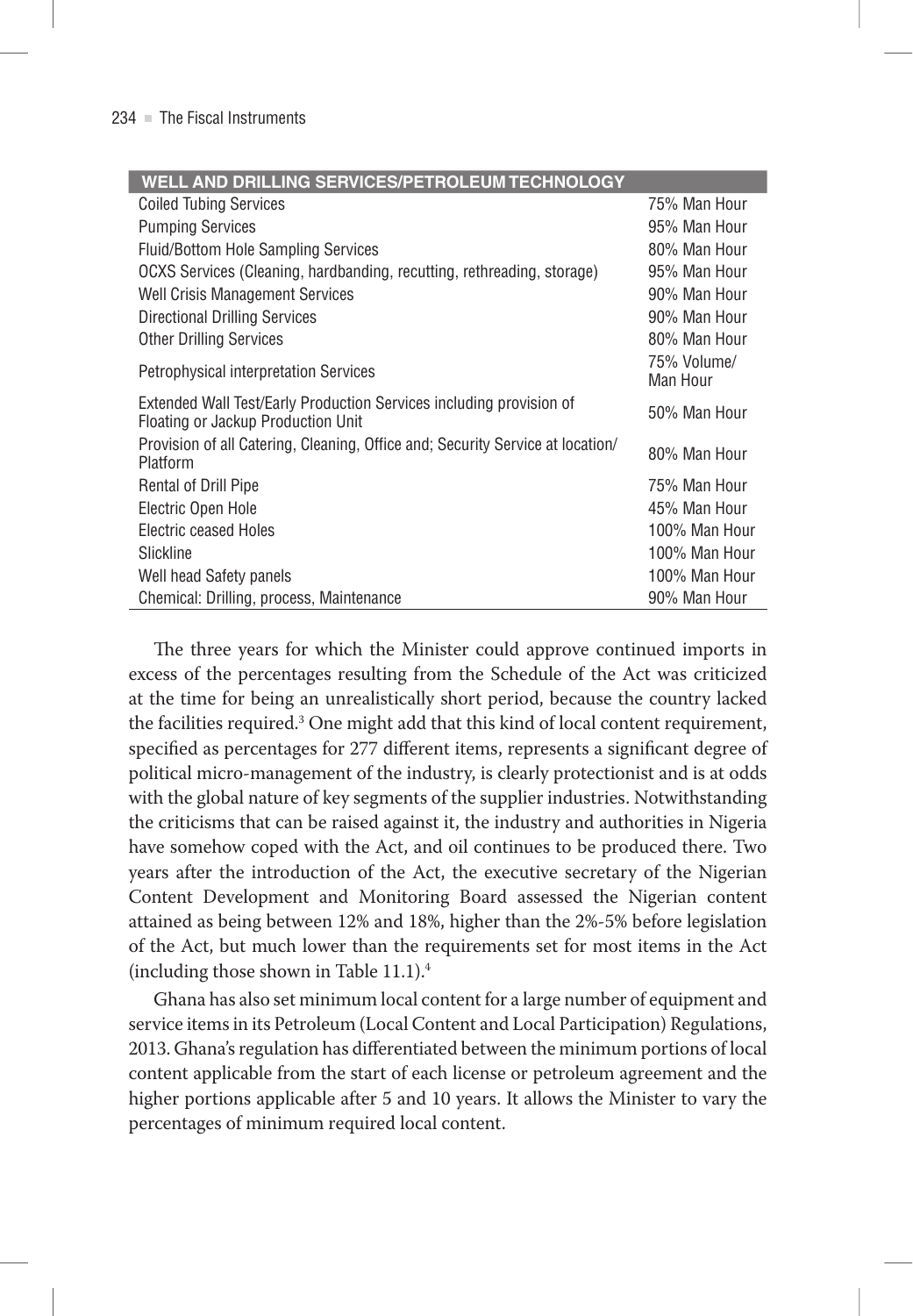## Box 11‑3 Provisions for training of local employees and plan in Angolan model PSA *(Excerpts from Article 36; translated version)*

2. In planned, systematic and various ways and in accordance with the provisions of this Article, Contractor Group shall train all its Angolan personnel directly or indirectly involved in the Petroleum Operations for the purpose of improving their knowledge and professional qualification in order that the Angolan personnel gradually reach the level of knowledge and professional qualification held by the Contractor Group's foreign workers. Such training shall also include the transfer of the knowledge of petroleum technology and the necessary management experience so as to enable the Angolan personnel to use the most advanced and appropriate technology in use in the Petroleum Operations, including proprietary and patented technology, "know how" and other confidential technology, to the extent permitted by applicable laws and agreements, subject to appropriate confidentiality agreements.

4. Besides other duties provided for in the Law, the recruitment, integration and training of Contractor Group's Angolan personnel shall be included in three-year plans. In this respect, the Contractor Group undertakes, notably, to:

- (a) prepare a draft of the initial plan and submit it to Sonangol within four (4) Months of the Effective Date;
- (b) prepare a proposal for implementation of the plan and submit it to Sonangol within one (1) Month of the approval of such plan by the Ministry of Petroleum;
- (c) implement the approved plan in accordance with the directives of the Ministry of Petroleum and Sonangol, Contractor Group being able, in this regard and with the approval of Sonangol, to contract outside specialists.

5. Contractor Group agrees to require in its contracts with subcontractors who work for Contractor Group for a period of more than one (1) Year, compliance with requirements for the training of work crews, to which requirements such subcontractors are subject by operation of current law. Contractor Group further agrees to monitor compliance with the aforementioned obligations.

6. Contractor Group shall be responsible for the training costs of Angolan personnel it employs, such costs being recovered as Production Expenditures. Costs incurred by Contractor Group for training programs for Sonangol personnel will be borne in a manner to be agreed upon by Sonangol and Contractor Group.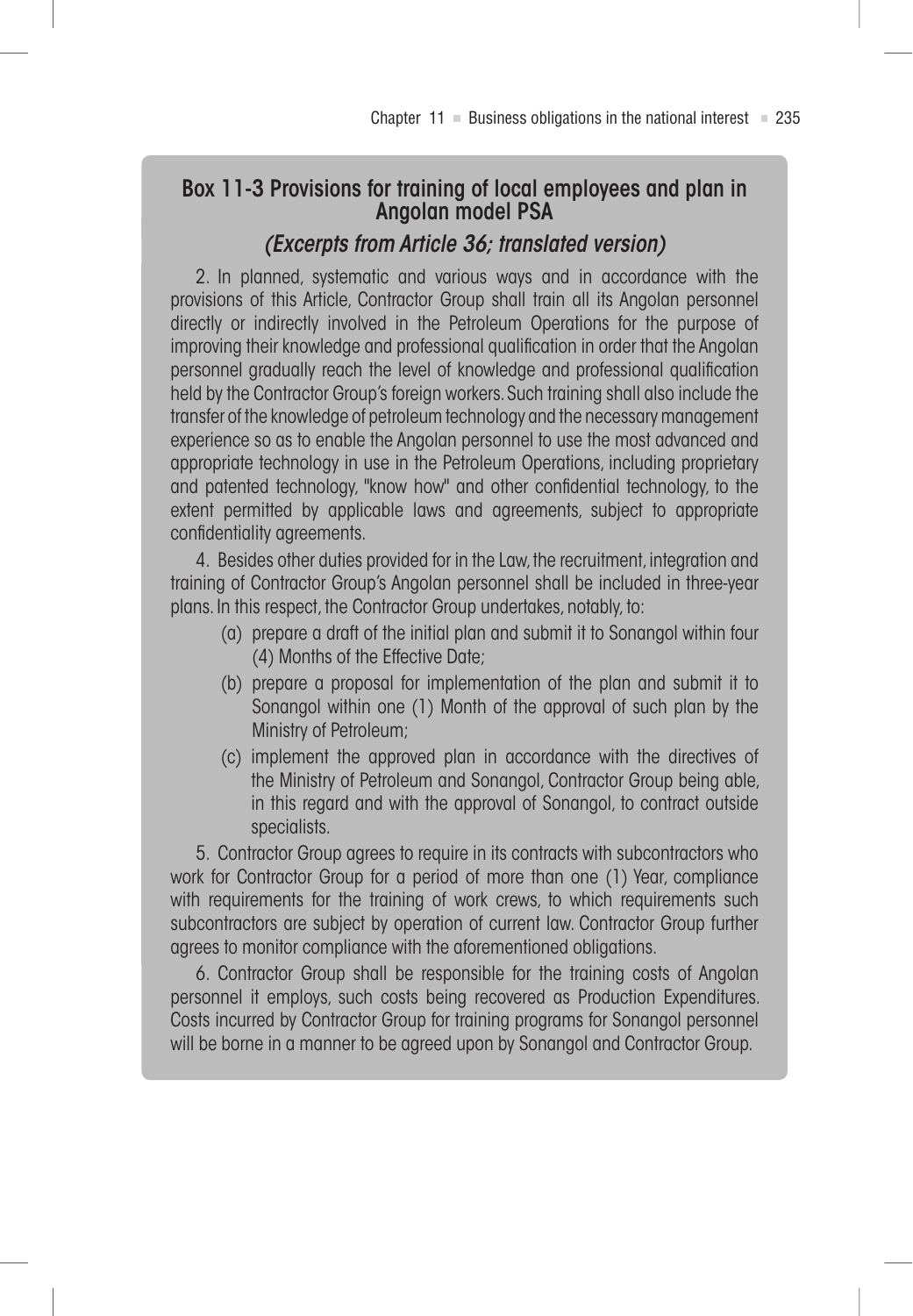## **Local content obligations by agreement: Preferences to local personnel and suppliers**

Additional to the legislated obligations for local content, obligations for similar purposes are often found in petroleum agreements .

Brazil, a country noted for quite challenging local content rules, has included such rules in legislation as well as in petroleum agreements . Some Brazilian concession agreements, depending on when they were made, contain comprehensive and specific rules on local content. More recent licensing rounds, such as the 14<sup>th</sup> bidding round in 2017, had simplified and less stringent local content rules compared to earlier bidding rounds . 5

In other countries, the agreed provisions for local content are usually less stringent than the legislated ones referred to in the previous sub-section, especially in agreements that are older than the legislation.

Provisions in Angola's model PSA for training local employees are shown in Box 11-3 . Certain other PSAs in addition require preferential treatment of nationals for positions in the contractor's organizations, sometimes with percentages of positions in various categories to be filled by national employees .

## Box 11-4 Provisions for preference for local goods and services in Kenya's model PSA *(Article 31)*

(1) The contractor, its contractors and sub-contractors shall give preference to Kenyan materials and supplies for use in petroleum operations as long as their prices, quantities and timeliness of delivery are comparable with the prices, quality, quantities and timeliness of delivery of non-Kenyan materials and supplies.

(2) The contractor, its contractors and sub-contractors shall give preference to Kenyan contractors for services connected with petroleum operations as long as their prices, performance and timeliness are comparable with the prices, performance and timeliness of non-Kenyan service contractors.

(3) The contractor, its contractors and sub-contractors shall provide supplies and services from bases in Kenya where practicable.

- (4) The contractor shall
	- (a) on or before the beginning of each calendar year to which it applies, submit to the Minister a tentative schedule of the contemplated service and supply contracts with an estimated value exceeding the equivalent of . . .. . .. . . U.S. dollars per contract, to be let during the forthcoming calendar year, showing the anticipated tender date and approximate value and the goods and services to be provided;
	- (b) for contracts with an estimated value exceeding the equivalent of ...........U.S. dollars per contract, undertake to select its contractors and sub-contractors from adequately qualified companies by means of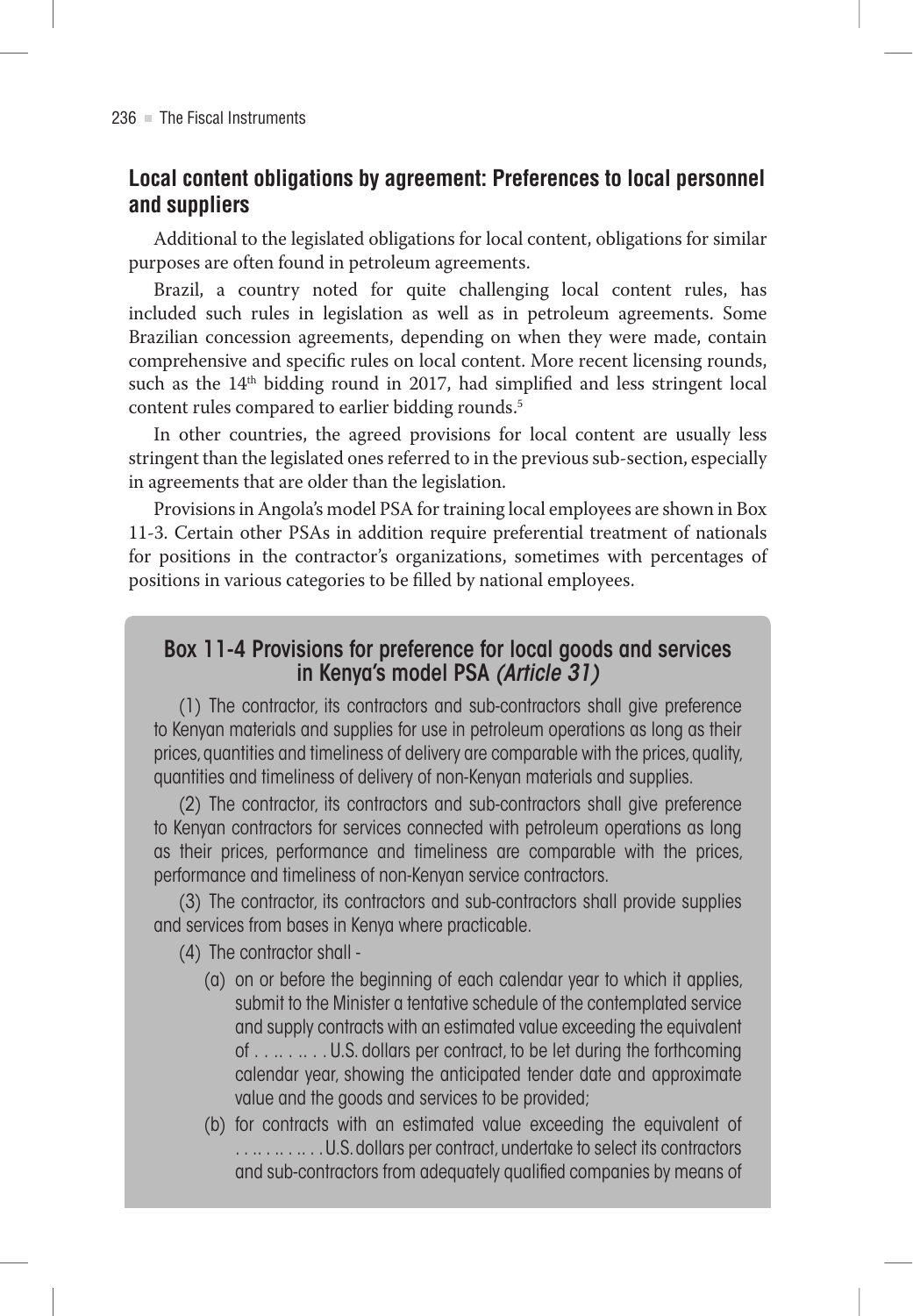competitive bidding or by another appropriate method in accordance with good international petroleum industry practice;

- (c) as soon as practicable after their execution, provide to the Minister a copy of each contract, requiring a payment in a currency other than Kenya Shillings and a brief description of the efforts made to find a Kenyan supplier or service contractor;
- (d) the minimum amount specified under this sub-clause 31 (4) may be changed from time to time by mutual agreement.

Preferences for local procurements are also a common feature of PSAs. An example from Kenya's model agreement is shown in Box 11-4 . The provisions in the Kenyan example are less stringent than those found in many other contracts . Other contracts may stipulate that procurements shall be made from local suppliers as long as the price is within a certain percentage, for example 10%, of the lowest bid, subject to comparable and acceptable quality and availability. The terms "Kenyan materials and supplies" and "Kenyan contractors" are not defined, leaving room for ambiguity. The procedural provisions, sub-clause (4) in the Kenyan example, are more elaborate in some other PSAs, with requirements designed to ensure that local suppliers are not unduly disadvantaged due to the scope and form of bidding requirements . This clause in the Kenyan model PSA is followed by a clause 32 on exports and imports, which explicitly permits the contractor to import such goods as he may require for the petroleum operations.

### **Training of state personnel**

Many petroleum agreements require that the contractor shall provide training for personnel of the petroleum authority or other state institutions, including the national oil company. Box 11-5 shows an example of such a provision from Morocco's model petroleum agreement. "PETCO" is here a generic contractor, and "ONHYM" is the petroleum authority . In this case and many others, the training obligation is stated as a USD amount, which can presumably be used to attend courses . In other cases, there may be provisions for a limited number of personnel of the national institution to spend some time working in the contractor's organization, as a more hands-on and experience-based form of training. This is probably more relevant for personnel of the national oil company than for authorities' personnel.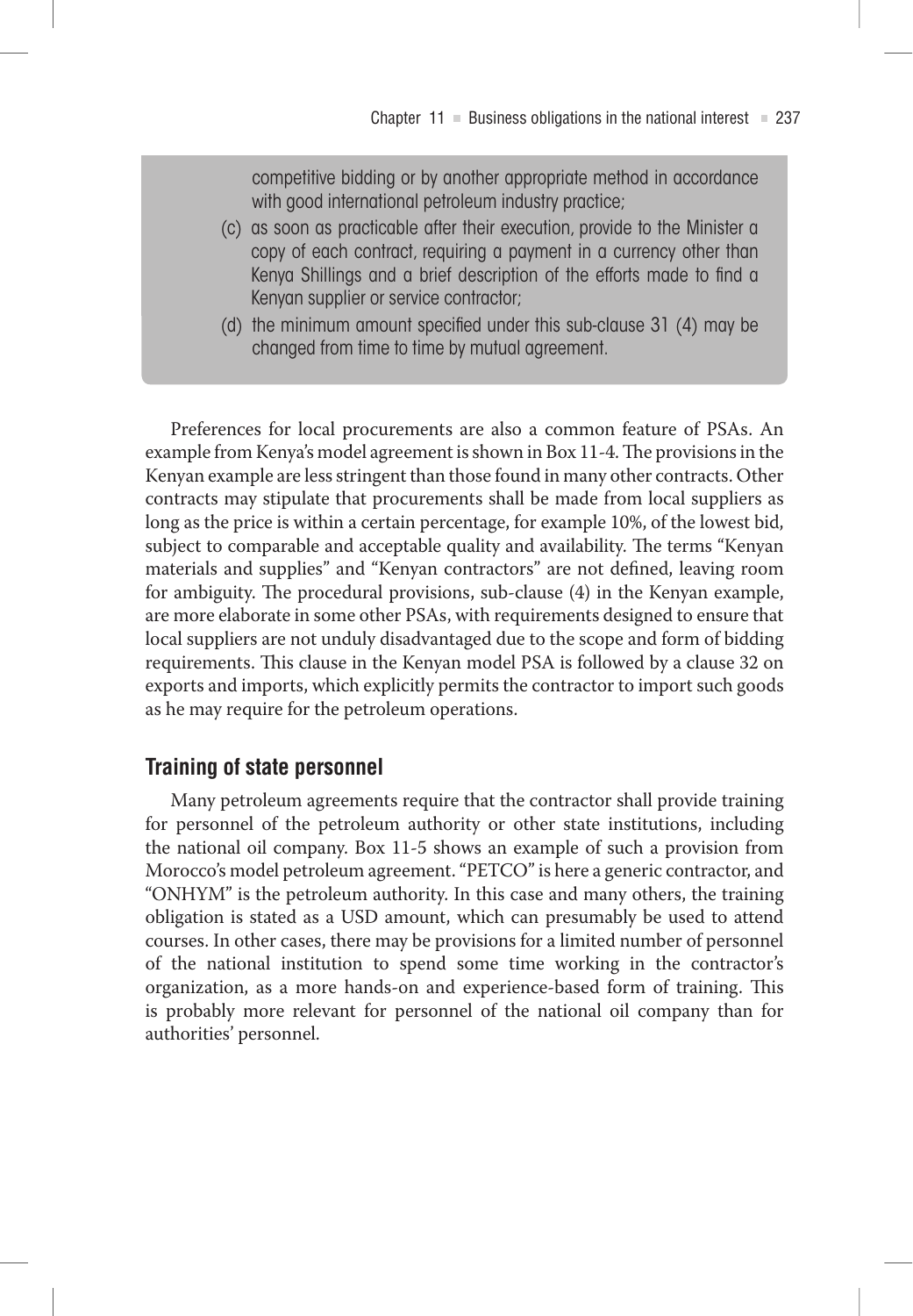## Box 11‑5 Provisions for training of petroleum authority staff in Morocco's model petroleum agreement

9.1 PETCO shall contribute to the training of ONHYM's staff and technicians up to ………….. US Dollars (US \$ ……… ) for each twelve (12) Month period during the entire duration of this Agreement. The annual contribution to training shall be increased by …………… US Dollars (US \$ ………..) each time an Exploitation Concession is granted. The training programs and the method and schedule of payment of these contributions shall be established by agreement between the Parties, and shall include the costs of all training organized by PETCO on behalf of the personnel of ONHYM.

If PETCO is going to retire from this Agreement, PETCO must complete any training program already in progress and shall not be required to contribute to training programs other than that already in progress. Moreover, it is agreed that the accumulated outstanding amounts of the annual training budgets will be paid by the PETCO to ONHYM in accordance with and on written request from ONHYM.

9.2 Pursuant to Article 47 of the Law, all training expenses incurred by PETCO in accordance with Article 9.1 of this Agreement shall be considered as costs of exploration or exploitation in relation to the Exploration Permit(s) or Exploitation Concession(s), as the case may be.

# **Domestic supply obligation**

It is common for petroleum agreements to contain a provision requiring the contractor to sell some or all of his production for supply to the local market, usually by selling it to a government-nominated entity . The price of such sale is addressed in the relevant article . It can be consistent with market-based pricing, or it can be a lower price . In the latter case, often found in countries having a tradition of subsidized petroleum fuels prices, this can be a substantial economic burden (loss of value) for the contractor.

## **Below-market supply obligation for crude oil**

Box 11-6 shows the provision for domestic supply obligation for crude oil from an Indonesian PSA . Indonesia's government for many years kept fuel prices for domestic consumption significantly below world market prices as a boon to those citizens who could afford to own cars . Its PSAs required oil firms to give up parts of their crude oil entitlements at a price of 25% of the value obtained for other cargoes . 6 The domestic supply obligation is 25% of the contractor's entitlement . It might have been less pursuant to the (a) provision shown in Box 11-6, if Indonesia's domestic oil consumption had been less than 25% of its production, but that has not been the case since 1980.